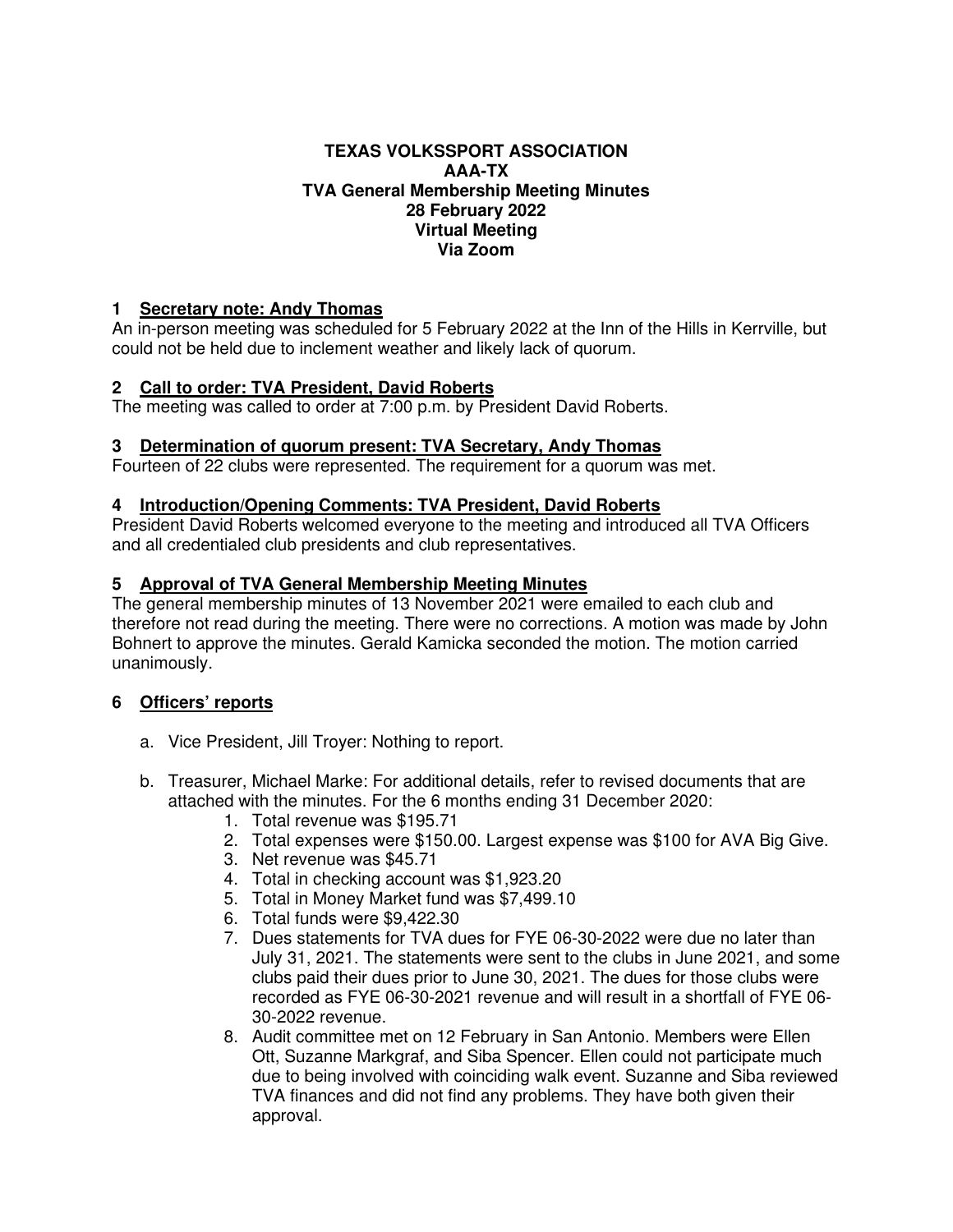- 9. Later in the meeting, the budget was brought up for approval. Gerry Kamicka recommended increasing "Event Supplies" from \$330 to \$500 because the hotel for the next meeting may charge as much as \$180 for the meeting room. The deficit would increase to \$170. A motion was made by Gerald Kamicka to approve the budget incorporating this revision. Mike Schwencke seconded the motion. The motion carried unanimously. There is no money budgeted for sending a representative to the AVA convention because the AVA is not having a normal convention (see paragraph 9.f)
- c. TVA Webmaster, David Sheppard: The TVA website registration has been renewed. Nothing else to report
- d. Southwest Region Webmaster, Donnie King: Not present.

# **7 Special Program Reports**

- a. El Camino Real de los Tejas and Texas Hill Country Challenge, Susan Medlin, Chair: Susan reported selling one book since the last meeting but was unable to say which program it was from.
- b. Historical Markers and Walk Texas, Ellen Ott, Chair: Not present
- c. Texas Coastal Cities and Rio Grande Valley, Kathy Schwencke, Chair: One book sold since last meeting for a total of 21 books sold, one book completed.

# **8 National Update, Helen Hull, SWRD**

- a. Seasonal walks are being sanctioned in some Texas counties that have been requested along the Red River. Texas Wanderers are adding Pittsburg and possibly one more. Texas County Walkers are adding Greenville, Bonham, Gainesville, Henrietta, Vernon, Graham, Decatur, and Bowie. There are still certain counties that need to have walks for those who are trying to complete their Texas county walking program, so some of the "graduations" may be delayed into 2023. There may be a 2-3 day traveling group walk series similar to the MLK Weekend Louisiana walks.
- b. Paid Participant Sanction Fee (PPSF) is an option for YRE sanctioning that eliminates the usual sanction fees but instead the AVA charges the club an extra \$1.00 per participant. It is intended for walks that have few participants or are located a long distance from the club's city. The club must notify the regional director to request changing a YRE to PPSF, before submitting the sanction, and the RD has to do this change before approving the sanction. This must be done every year.

# **9 Special Reports**

- a. Louisiana Parish Update, Helen Hull, President, East Texas Trekkers: About 24-25 walkers attended the walks each day over MLK weekend. There are eight parish YREs in eastern Louisiana, plus a traditional walk in Mississippi. One of the attendees was a new walker who now wants to start a county walk program in Alabama. Later, Tater Tours came with 48 people to do 7 of the parish walks and 2 Mississippi walks.
- b. Ruidoso, N.M., Helen Hull, SWRD: Sun Country Striders are holding a walk fest in April with 7 seasonal walks, one traditional walk, and two YREs. Helen is also starting a new county program for New Mexico and sold out of her initial printing of books and had to print more. There are four county YRE walks in eastern New Mexico for this year.
- c. A new program has started called the Charley Pride Challenge, using several existing YREs and adding a few new ones. It has a total of 14 walks between San Antonio and Phoenix, Arizona. New walks in Texas were sanctioned in Del Rio, Lamesa, and Sanderson. Program will continue through 2023.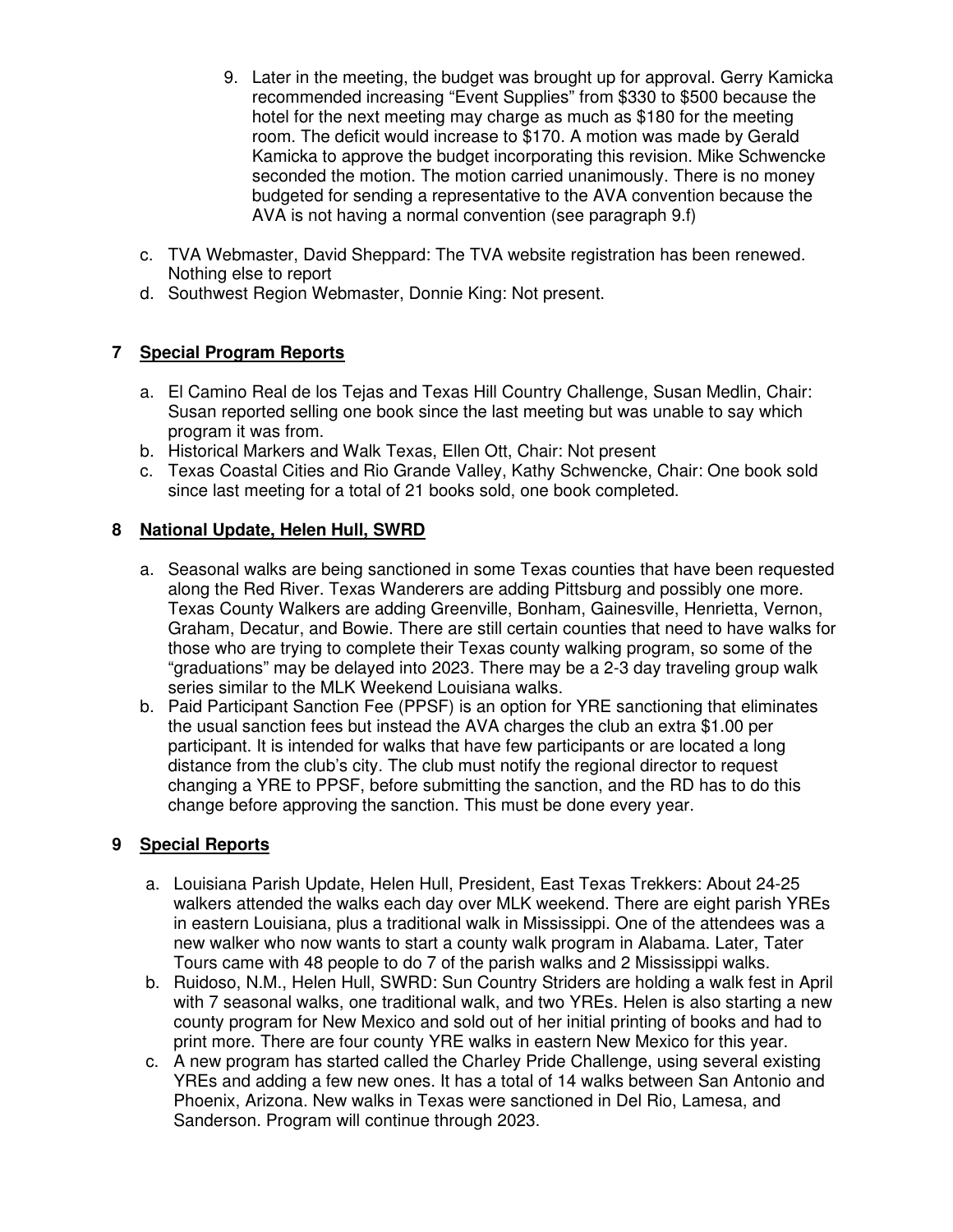- d. San Antonio IML Update, Susan Medlin, President, Texas Trail Roundup: The 2022 IML event was held on 18-20 February. Susan thanked volunteers and clubs for their support. There were 170 participants from 7 countries.
- e. 2023 Olympiad, Susan Medlin, AVA Vice Chair: The 2021 IVV Olympiad, which was postponed to October 2022, was to be held in South Korea, but has now been canceled. Susan said this is good news for the San Antonio event scheduled only a few months later as Asian participants in South Korea's events if held, might not want to come here. Volunteers needed from all clubs so that San Antonio clubs do not get burned out during the weeklong event. There will be an online signup. Olympiad is Feb. 19-23, 2023 and IML is Feb. 24-26, 2023. At least 8 tour groups among participants.
- f. AVA National Convention, Susan Medlin: Due to the Olympiad, there is no normal convention In 2023. There will be an in-person business meeting in San Antonio on the afternoon of Feb. 24, and later in the year there will be an electronic meeting. Helen Hull said she thinks the national officers will be elected at that time.

#### : **10 Old Business**

- a. Eclipse walks: There was not much of an update. Hotels in Kerrville and Fredericksburg don't allow registration more than 1 year in advance, and eclipse is in April 2024. Ellen spent some funds, roughly \$60, for eclipse glasses and wants reimbursement. David Roberts approved reimbursement from "Event Supplies". Request for up to \$1,000.00 can be added to the FY 2023 or 2024 budget at a later date.
- b. In the November 2021 meeting there were questions about what the AVA insurance covers at walk events. Henry Rosales has answered that there are two parts to the insurance. General liability covers club officers and the event location if they requested to be on the insurance, to protect from lawsuits. Medical rider covers participants who may get injured but only if they don't have insurance or exhausted their insurance. Coverage is \$10,000 with \$100 deductible. Also they have to be a member of AVA or club. Several people disagreed saying that people paying the walk fee and signing the waiver should be covered.
	- Post-meeting note: David Roberts asked Henry Rosales to clarify whether nonmembers are not covered. Henry responded: "Yes that is correct, "non-members" (not a member of an AVA club or AVA Associate member) are not covered by the medical rider."
- c. As discussed in the November 2021 meeting, the next meeting in November 2022 is being planned for Sulphur Springs. Gerry Kamicka is planning to research the area further and may move it to one of the other towns in that area.

# **11 New Business**

No new business

## **12 Miscellaneous Business**

(This was discussed very early, during the roll calling). The TVA was chosen as a grand prize winner in the AVA Big Give, and the prize was a certificate valid for a free registration to the Olympiad and IML in 2023. The TVA held a random drawing from the member clubs and Houston Happy Hikers was drawn. Club president Catherine Kellner was asked to let David know if she wanted to have the certificate**.** 

• Post meeting note: The Houston Happy Hikers did accept the AVA Big Give prize and the prize has been mailed to the club.